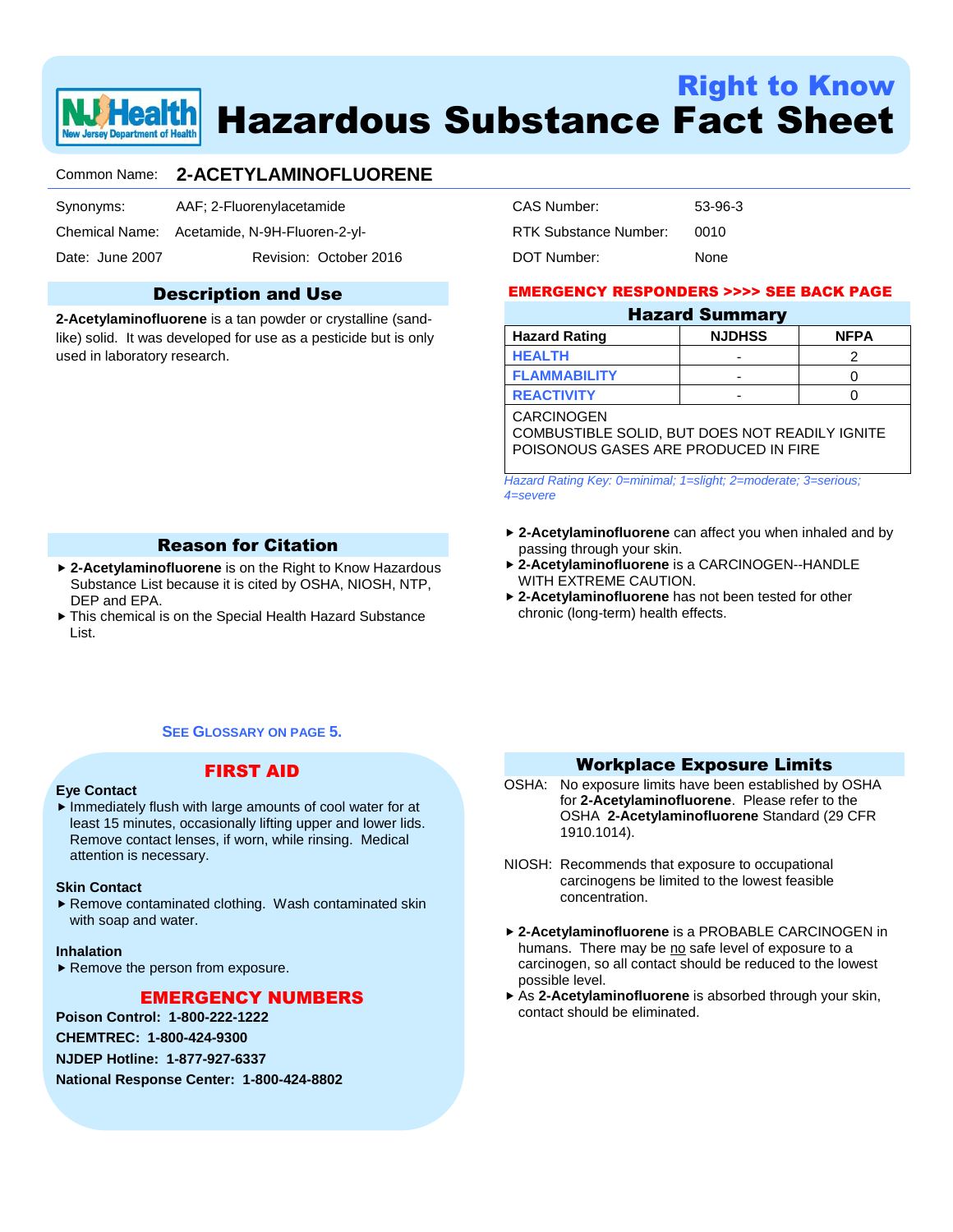# Determining Your Exposure

- Read the product manufacturer's Material Safety Data Sheet (MSDS) and the label to determine product ingredients and important safety and health information about the product mixture.
- For each individual hazardous ingredient, read the New Jersey Department of Health Hazardous Substance Fact Sheet, available on the RTK Program website (http://nj.gov/health/workplacehealthandsafety/right-toknow/) or in your facility's RTK Central File or Hazard Communication Standard file.
- ▶ You have a right to this information under the New Jersey Worker and Community Right to Know Act, the Public Employees Occupational Safety and Health (PEOSH) Act if you are a public worker in New Jersey, and under the federal Occupational Safety and Health Act (OSHA) if you are a private worker.
- ▶ The New Jersey Right to Know Act and the PEOSH Hazard Communication Standard (N.J.A.C. 12:100-7) requires most employers to label chemicals in the workplace and requires public employers to provide their employees with information concerning chemical hazards and controls. The federal OSHA Hazard Communication Standard (29 CFR 1910.1200) requires private employers to provide similar information and training to their employees.

This Fact Sheet is a summary of available information regarding the health hazards that may result from exposure. Duration of exposure, concentration of the substance and other factors will affect your susceptibility to any of the potential effects described below.

# Health Hazard Information

# **Acute Health Effects**

The following acute (short-term) health effects may occur immediately or shortly after exposure to **2-Acetylaminofluorene**:

▶ No acute (short-term) health effects are known at this time.

# **Chronic Health Effects**

The following chronic (long-term) health effects can occur at some time after exposure to **2-Acetylaminofluorene** and can last for months or years:

# *Cancer Hazard*

- **2-Acetylaminofluorene** is a PROBABLE CARCINOGEN in humans. There is some evidence that is causes bladder, kidney and liver cancer in animals.
- Many scientists believe there is no safe level of exposure to a carcinogen.
- **2-Acetylaminofluorene** is a MUTAGEN. It may cause genetic changes.

### *Reproductive Hazard*

 There is limited evidence that **2-Acetylaminofluorene** is a teratogen in animals. Until further testing has been done, it should be treated as a possible teratogen in humans.

# *Other Effects*

 **2-Acetylaminofluorene** has not been tested for other chronic (long-term) health effects.

# Medical

### **Medical Testing**

Before beginning employment and at regular times after that, (at least annually), the following is recommended:

Urine cytology (a special test for abnormal cells in the urine)

Any evaluation should include a careful history of past and present symptoms with an exam. Medical tests that look for damage already done are not a substitute for controlling exposure.

Request copies of your medical testing. You have a legal right to this information under the OSHA Access to Employee Exposure and Medical Records Standard (29 CFR 1910.1020).

# Workplace Controls and Practices

Very toxic chemicals, or those that are reproductive hazards or sensitizers, require **expert advice** on control measures if a less toxic chemical cannot be substituted. Control measures include: (1) enclosing chemical processes for severely irritating and corrosive chemicals, (2) using local exhaust ventilation for chemicals that may be harmful with a single exposure, and (3) using general ventilation to control exposures to skin and eye irritants. For further information on workplace controls, consult the NIOSH document on *Control Banding* a[t www.cdc.gov/niosh/topics/ctrlbanding/.](http://www.cdc.gov/niosh/topics/ctrlbanding/)

The following work practices are also recommended:

- Label process containers.
- $\blacktriangleright$  Provide employees with information and training concerning their hazards.
- Monitor airborne chemical concentrations.
- Use engineering controls if concentrations exceed recommended exposure levels.
- ▶ Provide eye wash fountains and emergency showers.
- Wash or shower if skin comes in contact with a hazardous material.
- Always wash at the end of the workshift.
- ▶ Change into clean clothing if clothing becomes contaminated.
- ▶ Do not take contaminated clothing home.
- Special training is required to wash contaminated clothing.
- Do not eat, smoke, or drink in areas where chemicals are being handled, processed or stored.
- Wash hands carefully before eating, smoking, drinking, applying cosmetics or using the toilet.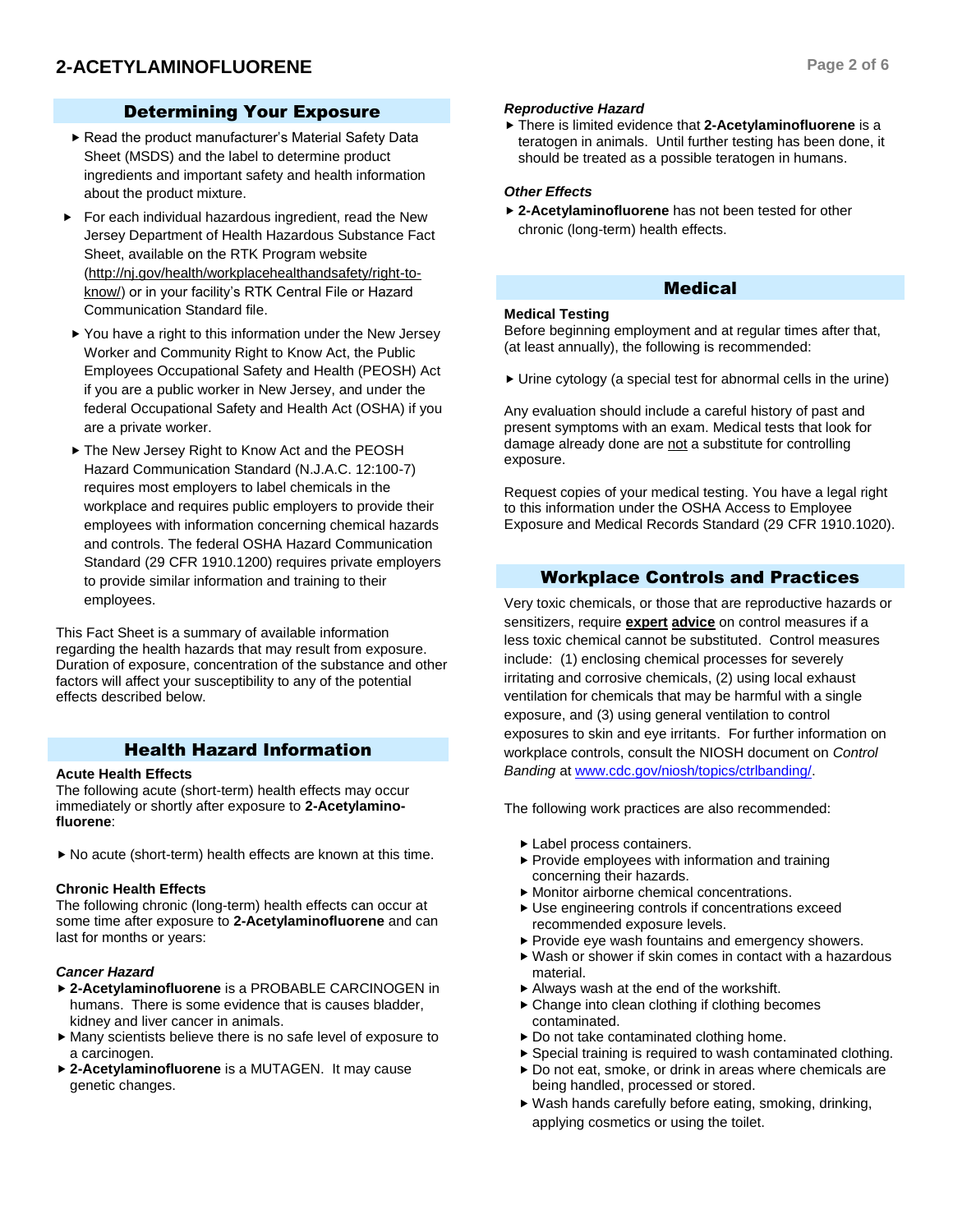# **2-ACETYLAMINOFLUORENE Page 3 of 6**

In addition, the following may be useful or required:

- ▶ Specific engineering controls are required for this chemical by OSHA. Refer to the OSHA **2-Acetylaminofluorene** Standard (29 CFR 1910.1014).
- ▶ A Class I, Type B, biological safety hood should be used when mixing, handling, or preparing **2-Acetylaminofluorene**.
- Use a vacuum or a wet method to reduce dust during cleanup. DO NOT DRY SWEEP.
- When vacuuming, a high efficiency particulate air (HEPA) filter should be used, not a standard shop vacuum.

# Personal Protective Equipment

The OSHA Personal Protective Equipment Standard (29 CFR 1910.132) requires employers to determine the appropriate personal protective equipment for each hazard and to train employees on how and when to use protective equipment.

The following recommendations are only guidelines and may not apply to every situation.

# **Gloves and Clothing**

- Avoid skin contact with **2-Acetylaminofluorene**. Wear personal protective equipment made from material which cannot be permeated and/or degraded by this substance. Safety equipment suppliers/manufacturers can provide recommendations on the most protective glove/clothing material for your operation.
- All protective clothing (suits, gloves, footwear, headgear) should be clean, available each day, and put on before work.

#### **Eye Protection**

- Eye protection is included in the recommended respiratory protection.
- Contact lenses should not be worn when working with this substance.

# **Respiratory Protection**

*Improper use of respirators is dangerous***.** Such equipment should only be used if the employer has a written program that takes into account workplace conditions, requirements for worker training, respirator fit testing, and medical exams as described in the OSHA Respiratory Protection Standard (29 CFR 1910.134).

At any exposure level, use a NIOSH approved supplied-air respirator with a full facepiece operated in pressure-demand or other positive-pressure mode. For increased protection use in combination with an auxiliary self-contained breathing apparatus operated in a pressure-demand or other positivepressure mode.

# Fire Hazards

If employees are expected to fight fires, they must be trained and equipped as stated in the OSHA Fire Brigades Standard (29 CFR 1910.156).

- **2-Acetylaminofluorene** may burn, but does not readily ignite.
- $\triangleright$  Use dry chemical, CO<sub>2</sub>, water spray or alcohol-resistant foam.
- POISONOUS GASES ARE PRODUCED IN FIRE, including *Nitrogen Oxides*.
- Use water spray to keep fire-exposed containers cool.

# Spills and Emergencies

If employees are required to clean-up spills, they must be properly trained and equipped. The OSHA Hazardous Waste Operations and Emergency Response Standard (29 CFR 1910.120) may apply.

If **2-Acetylaminofluorene** is spilled, take the following steps:

- Evacuate personnel and secure and control entrance to the area.
- Eliminate all ignition sources.
- Cover with dry lime, sand or soda ash, and place in covered containers for disposal.
- Ventilate and wash area after clean-up is complete.
- It may be necessary to contain and dispose of 2-Acetyl**aminofluorene** as a HAZARDOUS WASTE. Contact your state Department of Environmental Protection (DEP) or your regional office of the federal Environmental Protection Agency (EPA) for specific recommendations.

# Handling and Storage

Prior to working with **2-Acetylaminofluorene** you should be trained on its proper handling and storage.

- A regulated, marked area should be established where **2-Acetylaminofluorene** is handled, used, or stored, as required by the OSHA **2-Acetylaminofluorene** Standard (29 CFR 1910.1014).
- **2-Acetylaminofluorene** is not compatible with CYANIDES; STRONG BASES (such as SODIUM HYDROXIDE and POTASSIUM HYDROXIDE); STRONG ACIDS (such as HYDROCHLORIC, SULFURIC and NITRIC); ACID ANHYDRIDES; and OXIDIZING AGENTS (such as PERCHLORATES, PEROXIDES, PERMANGANATES, CHLORATES, NITRATES, CHLORINE, BROMINE and FLUORINE).
- ▶ Sources of ignition, such as smoking and open flames, are prohibited where **2-Acetylaminofluorene** is used, handled, or stored in a manner that could create a potential fire or explosion hazard.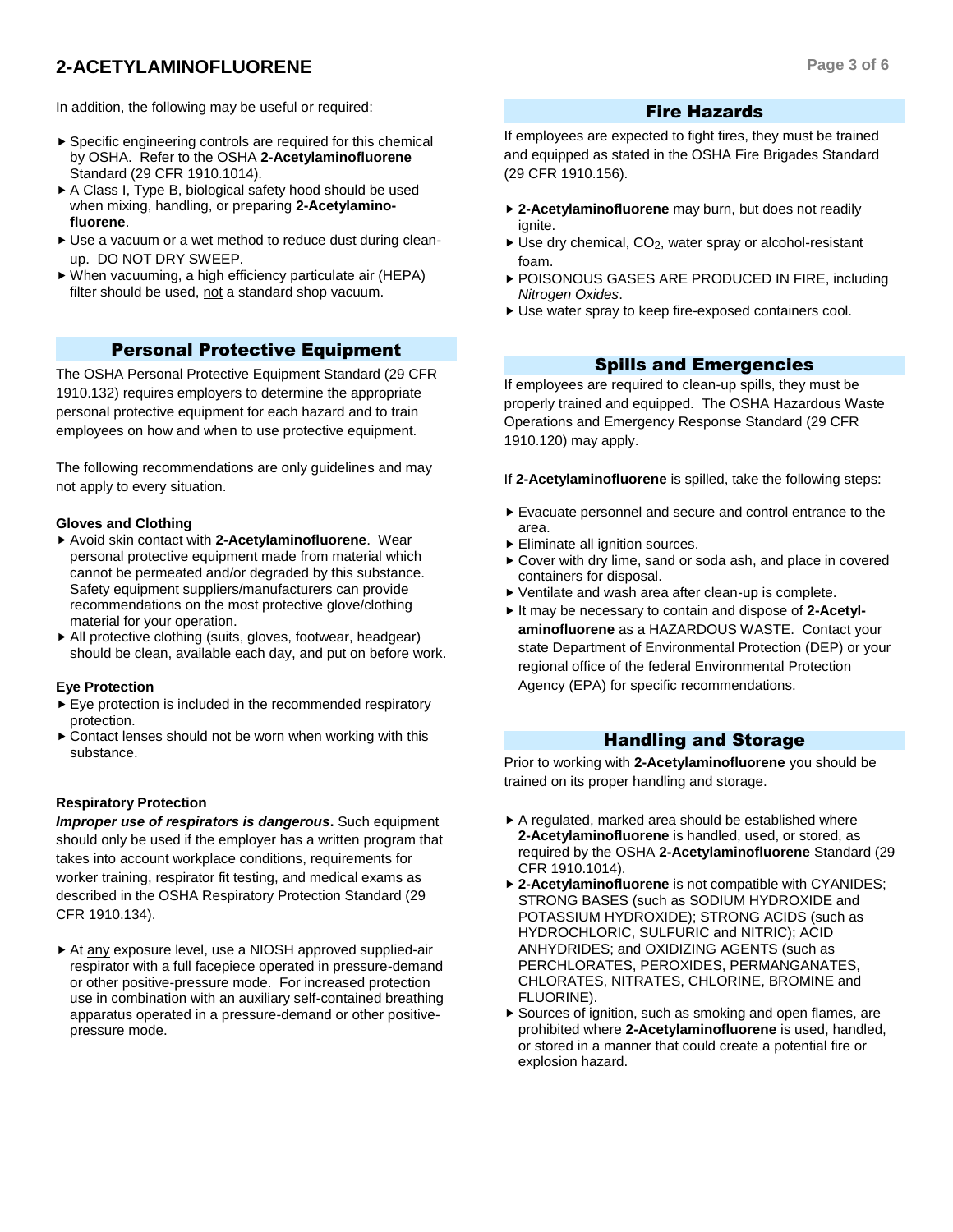# Occupational Health Information **Resources**

The New Jersey Department of Health, Occupational Health Service, offers multiple services in occupational health. These include: Right to Know Information Resources, Public Presentations, General References, Industrial Hygiene Information, Surveys and Investigations, and Medical Evaluation.

# **For more information, please contact:**

New Jersey Department of Health Right to Know Program PO Box 368 Trenton, NJ 08625 -0368 Phone: 609 -984 -2202 Fax: 609 -984 -7407 E -mail: rtk@doh.nj.gov Web address: http://nj.gov/health/workplacehealthandsafety/right -to know/

*The Right to Know Hazardous Substance Fact Sheets are not intended to be copied and sold for commercial purposes .*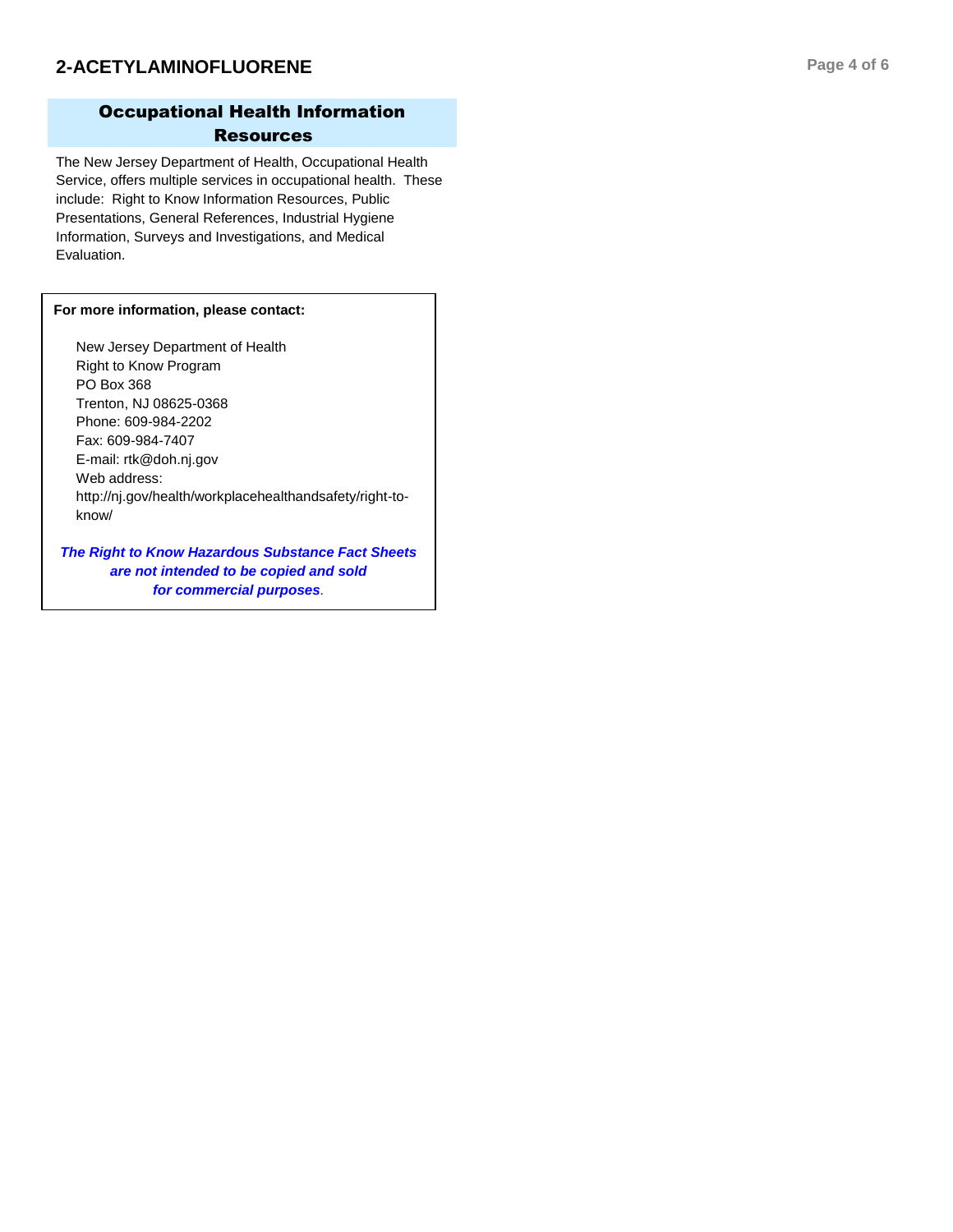# **2-ACETYLAMINOFLUORENE Page 5 of 6**

### **GLOSSARY**

**ACGIH** is the American Conference of Governmental Industrial Hygienists. They publish guidelines called Threshold Limit Values (TLVs) for exposure to workplace chemicals.

**Boiling point** is the temperature at which a substance can change its physical state from a liquid to a gas.

A **carcinogen** is a substance that causes cancer.

The **CAS number** is assigned by the Chemical Abstracts Service to identify a specific chemical.

**CFR** is the Code of Federal Regulations, which are the regulations of the United States government.

A **combustible** substance is a solid, liquid or gas that will burn.

A **corrosive** substance is a gas, liquid or solid that causes destruction of human skin or severe corrosion of containers.

**DEP** is the New Jersey Department of Environmental Protection.

**DOT** is the Department of Transportation, the federal agency that regulates the transportation of chemicals.

**EPA** is the Environmental Protection Agency, the federal agency responsible for regulating environmental hazards.

A **fetus** is an unborn human or animal.

A **flammable** substance is a solid, liquid, vapor or gas that will ignite easily and burn rapidly.

The **flash point** is the temperature at which a liquid or solid gives off vapor that can form a flammable mixture with air.

**IARC** is the International Agency for Research on Cancer, a scientific group.

**Ionization Potential** is the amount of energy needed to remove an electron from an atom or molecule. It is measured in electron volts.

**IRIS** is the Integrated Risk Information System database of the federal EPA that classifies chemicals according to their cancercausing potential.

**LEL** or **Lower Explosive Limit** is the lowest concentration in air below which there is not enough fuel (gas or vapor) to continue an explosion.

**mg/m3** means milligrams of a chemical in a cubic meter of air. It is a measure of concentration (weight/volume).

A **mutagen** is a substance that causes mutations. A **mutation** is a change in the genetic material in a body cell. Mutations can lead to birth defects, miscarriages, or cancer.

**NAERG** is the North American Emergency Response Guidebook. It is a guide for emergency responders for transportation emergencies involving hazardous substances. **NFPA** is the National Fire Protection Association. It classifies substances according to their fire and explosion hazard.

**NIOSH** is the National Institute for Occupational Safety and Health. It tests equipment, evaluates and approves respirators, conducts studies of workplace hazards, and proposes standards to OSHA.

**NTP** is the National Toxicology Program which tests chemicals and reviews evidence for cancer.

**OSHA** is the federal Occupational Safety and Health Administration, which adopts and enforces health and safety standards.

**PEOSHA** is the New Jersey Public Employees Occupational Safety and Health Act. PEOSH adopts and enforces health and safety standards in public workplaces.

**Permeated** is the movement of chemicals through protective materials.

**PIH** is a DOT designation for chemicals which are Poison Inhalation Hazards.

**ppm** means parts of a substance per million parts of air. It is a measure of concentration by volume in air.

A **reactive** substance is a solid, liquid or gas that releases energy under certain conditions.

**STEL** is a Short Term Exposure Limit which is usually a 15 minute exposure that should not be exceeded at any time during a work day.

A **teratogen** is a substance that causes birth defects by damaging the fetus.

**UEL** or **Upper Explosive Limit** is the highest concentration in air above which there is too much fuel (gas or vapor) to begin a reaction or explosion.

**Vapor Density** is the ratio of the weight of a given volume of one gas to the weight of another (usually *Hydrogen*), at the same temperature and pressure.

The **vapor pressure** is a measure of how readily a liquid or a solid mixes with air at its surface. A higher vapor pressure indicates a higher concentration of the substance in air and therefore increases the likelihood of breathing it in.